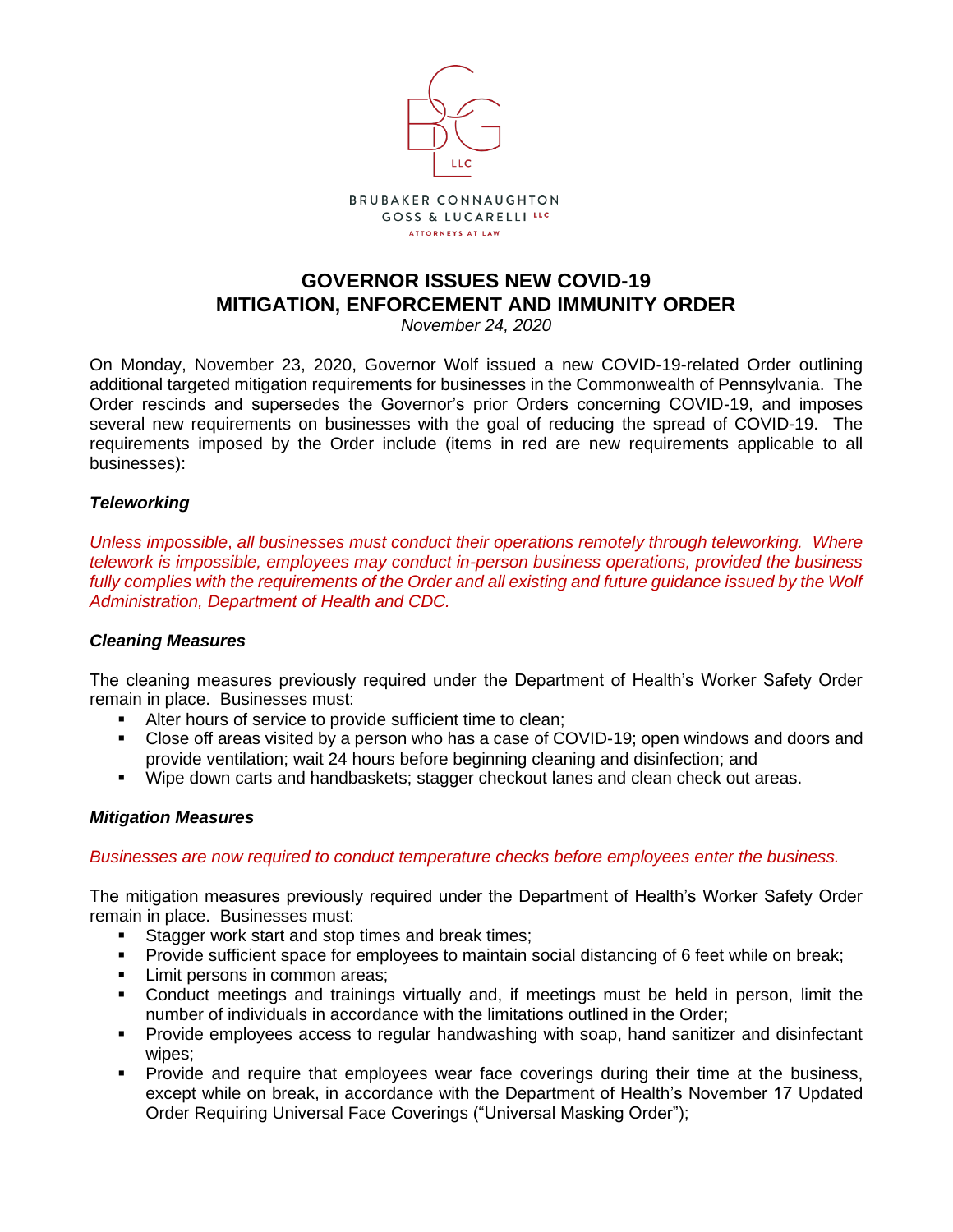- Have a sufficient number of employees to perform all mitigation measures and to enforce social distancing;
- **•** Prohibit non-essential visitors from entering the business; and
- Make employees aware of these required procedures, in English and their native or preferred language.

## *Contact Tracing*

To the extent possible, businesses are required to identify employees and customers who were in close contact with a person with COVID-19 from the period 48-hours before symptom onset (or 48 hours prior to test if asymptomatic), to the time the person isolated. *Under the Order, the updated CDC definition of "close contact" means that an individual was within 6 feet of a person with COVID-19 for about 15 minutes.* Upon request, businesses must provide the names and contact information for those individuals to the Department of Health or local health department.

Businesses must promptly notify employees who were close contacts of any known COVID-19 exposure *at the business premises.*

### *Employee Isolation or Quarantine*

The Order requires that any employee who becomes sick during the work day be sent home *immediately*. Employees that are diagnosed with or test positive for COVID-19 may no longer work at an in-person business, even if asymptomatic, and must isolate in accordance with the direction of the Department of Health or local health department.

Under the Department of Health's previous Worker Safety Order, employees who were in close contact with another person that was diagnosed with or tested positive for COVID, were permitted to continue working as long as they remained asymptomatic. *Under the new Order, employees in close contact may not continue to work at the in-person business and must quarantine in accordance with the direction of the Department of Health or local health department.*

### *Requirements for Businesses Serving the Public*

The Order sets forth a number of requirements for businesses serving the public, including:

- Require social distancing and provide markings and/or signage showing six foot distances;
- Post signage mandating face coverings and distancing;
- Post maximum capacity for facility;
- Arrange aisles to be directionally one-way;
- Place hand sanitizer at high contact locations;
- **•** Designate a COVID-19 compliance officer;
- **EXECT A** Install plexiglass shields at registers and check-out areas and close check-out lines as needed to maintain distancing;
- Provide for curbside pick-up and delivery options;
- Designate a specific time for high-risk and elderly persons to use the business at least once per week; and
- Require individuals entering the business to wear face coverings in accordance with the Universal Masking Order.

All in-person businesses serving the public within a building may operate at up to 75% of the maximum capacity state on the applicable certificate of occupancy.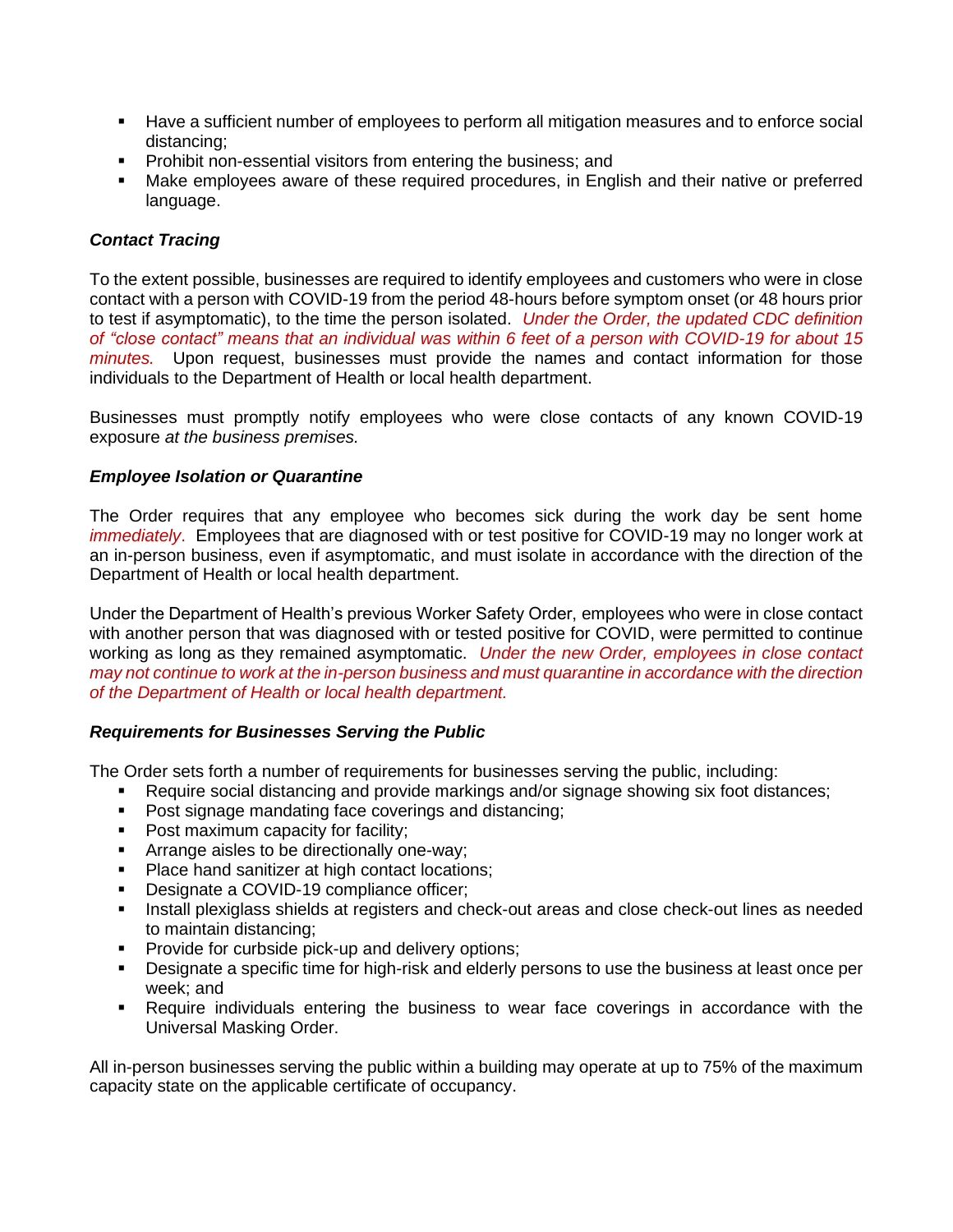The Order contains a number of specific guidelines for the following businesses:

- Entertainment industry
- Gyms and fitness facilities
- Personal care services
- Bars
- Restaurants and private catered events
- Nightclubs
- Venues hosting events and gatherings
- **•** Prisons and hospitals (visitation requirements only)
- Religious gatherings

### *Enforcement*

*The Order is effective November 27, 2020 at 12:01 a.m.* Law enforcement agencies have been directed to ramp up enforcement efforts through the issuance of citations and fines (\$25-\$300) to businesses that do not comply with the Order. The Department of Health has also created an online complaint process to enable employees and members of the public to submit concerns about possible violations. The submission of a complaint will result in a warning lesser to the business of potential consequences for violating the Order.

The Order creates a specific enforcement process for retail businesses and restaurants. Retail businesses include establishments that sell goods or services to the public or are open to the public. The new enforcement process is as follows:

- **•** First Violation: The business will receive a warning letter and be required to engage in rigorous cleaning and other mitigation measures as are necessary.
- Second Violation: The business will immediately correct the violation and may receive a citation or fine. The business will be required to close for period of up to 24 hours, during which time the business shall engage in rigorous cleaning and other mitigation measures as are necessary.
- Subsequent Violations: The business will be required to close for at least 24 hours, fines and penalties may be imposed, and the business may be referred for criminal prosecution. Prior to reopening, the business shall correct all cited violations. Failure to correct cited violations shall result in increased penalties.

### *Limited Immunity Related to Universal Face Coverings*

Finally, the Order contains a limited immunity protection with respect to the Universal Masking Order. Except in cases of willful misconduct, gross negligence recklessness or bad faith, businesses shall be immune from civil liability tied to the Universal Masking Order.

The immunity protects under the Order appear to be limited to situations in which a member of the public refuses to wear a mask while patronizing a retail or service establishment. The Order does not protect employers from civil liability in connection with their employees. Employers are reminded that, under the Universal Masking Order, face coverings *are required unless an employee is "working alone."* An employee is considered to be "working alone" if the employee is isolated from interaction with other people with little or no expectation of in-person interruption. Examples of working alone include:

- A lone worker inside the enclosed cab of a crane of construction equipment.
- A person by themselves inside an office with four walls and a door.
- A lone worker inside a cubicle with 3 walls and a door or entryway, with walls high enough to block the breathing zone of all people walking by, and the worker's activity will not require anyone to come inside of the worker's workspace.
- An employee who is alone in an agricultural field or other open area with no anticipated contact with others.